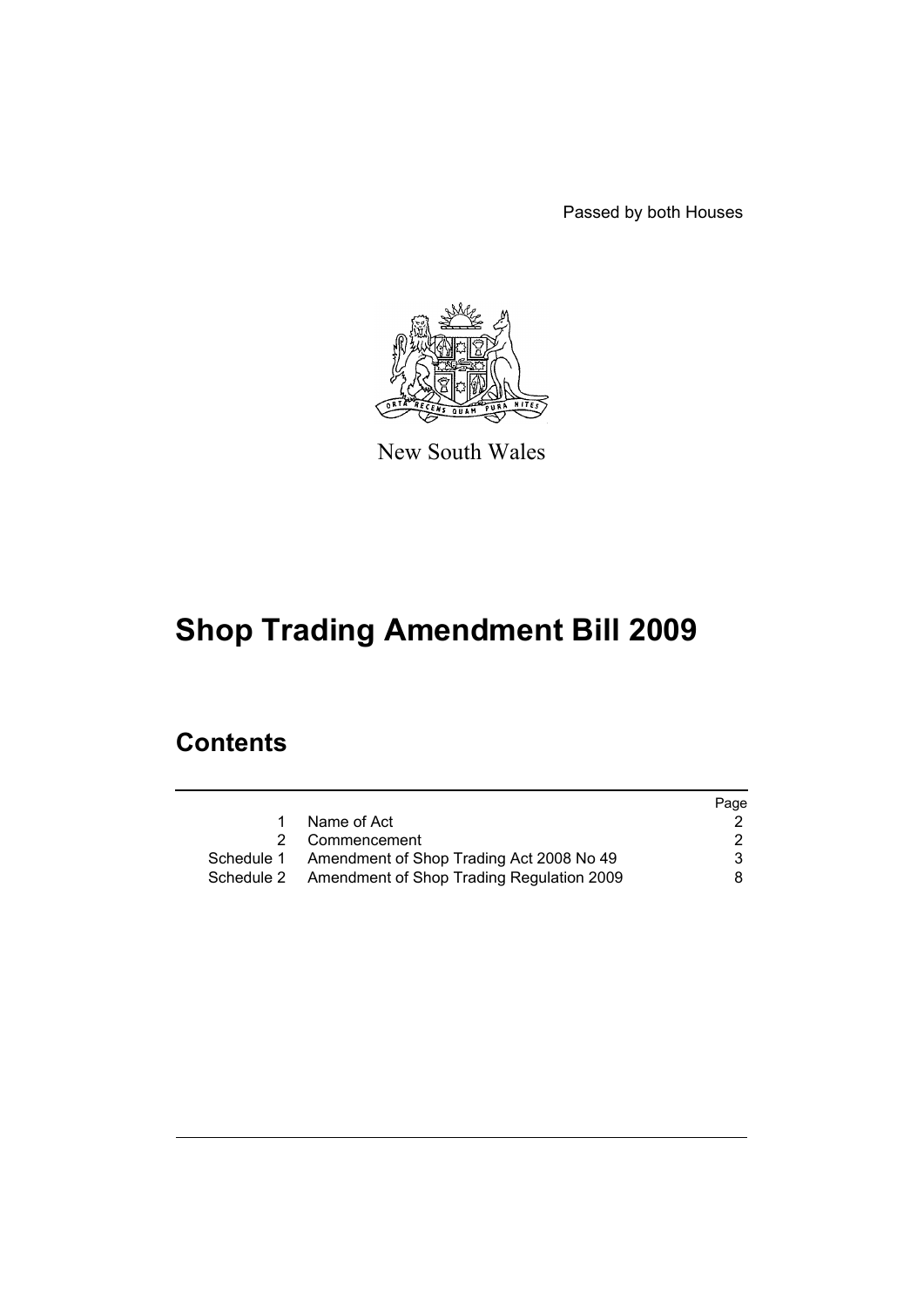*I certify that this public bill, which originated in the Legislative Assembly, has finally passed the Legislative Council and the Legislative Assembly of New South Wales.*

> *Clerk of the Legislative Assembly. Legislative Assembly, Sydney, , 2009*



New South Wales

# **Shop Trading Amendment Bill 2009**

Act No , 2009

An Act to amend the *Shop Trading Act 2008* and the *Shop Trading Regulation 2009* with respect to exemptions from trading restrictions.

*I have examined this bill and find it to correspond in all respects with the bill as finally passed by both Houses.*

*Assistant Speaker of the Legislative Assembly.*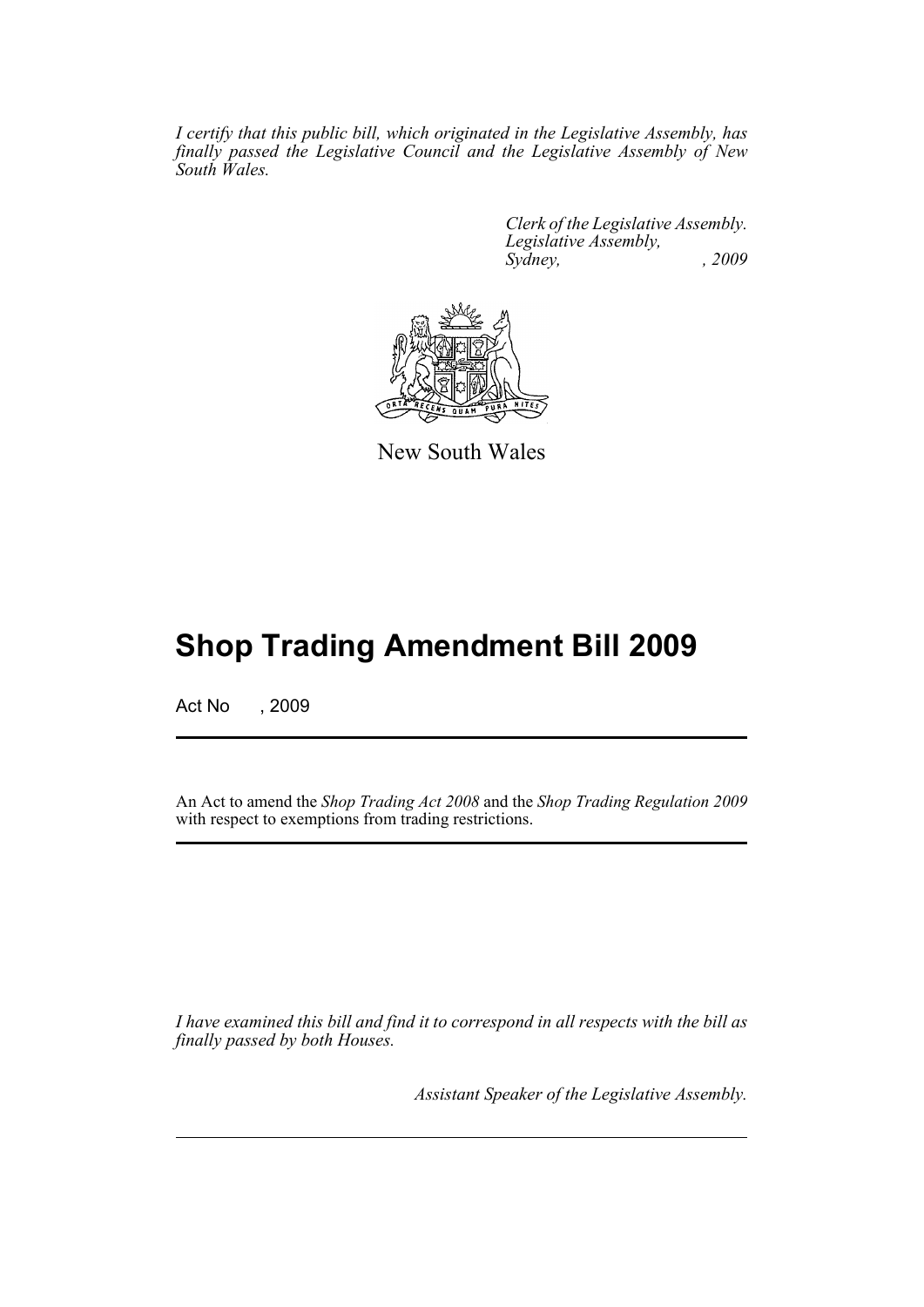## <span id="page-2-0"></span>**The Legislature of New South Wales enacts:**

## **1 Name of Act**

This Act is the *Shop Trading Amendment Act 2009*.

## <span id="page-2-1"></span>**2 Commencement**

This Act commences on the date of assent to this Act.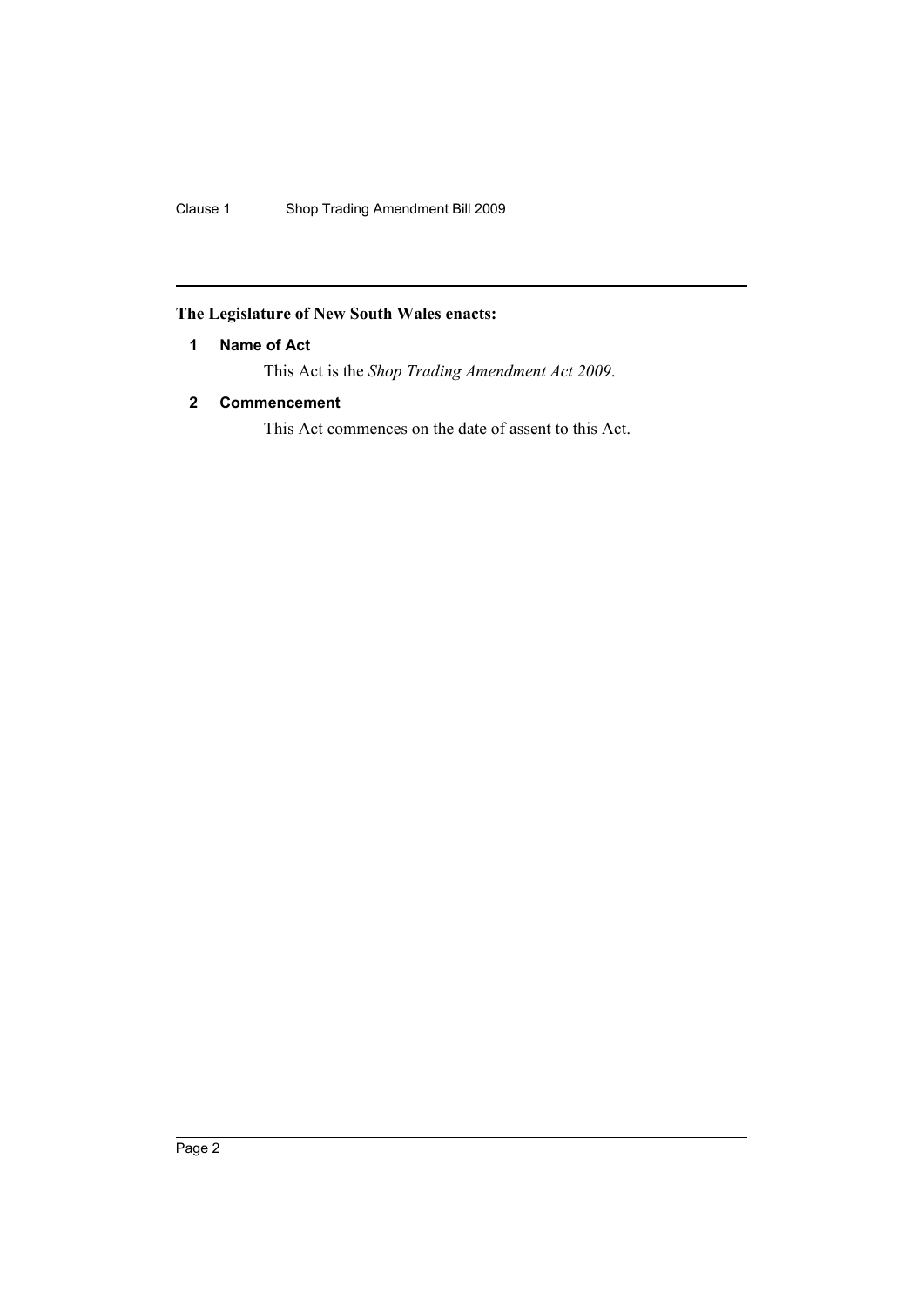Amendment of Shop Trading Act 2008 No 49 Schedule 1

## <span id="page-3-0"></span>**Schedule 1 Amendment of Shop Trading Act 2008 No 49**

#### **[1] Long title**

Omit "de-regulation". Insert instead "fair regulation".

#### **[2] Section 3 Definitions**

Omit the definition of *Director-General* from section 3 (1). Insert instead:

*Departmental website* means the Internet website used for the time being by the Department of Services, Technology and Administration to provide public access to information for the purposes of this Act.

*Director-General* means the Director-General of the Department of Services, Technology and Administration.

### **[3] Sections 10–11C**

Omit sections 10 and 11. Insert instead:

#### **10 Director-General may exempt shops from trading restrictions**

- (1) The Director-General may by order, on application by the occupier of a shop, exempt the shop from a requirement under this Act to be kept closed.
- (2) The Director-General must not grant an exemption for a shop unless the Director-General is satisfied that it is in the exceptional circumstances of the case in the public interest to do so, having regard to the following matters:
	- (a) the nature of the shop and the kinds of goods sold by the shop,
	- (b) the need for the shop to be kept open on the day or days concerned,
	- (c) the likely effect of the proposed exemption on the local economy, tourism and small businesses and other businesses in the area,
	- (d) the likely effect of the proposed exemption on employees of, or persons working in, the shop.
- (3) An application for an exemption under this Division may not be made in respect of a shop that is not in existence when the application is made.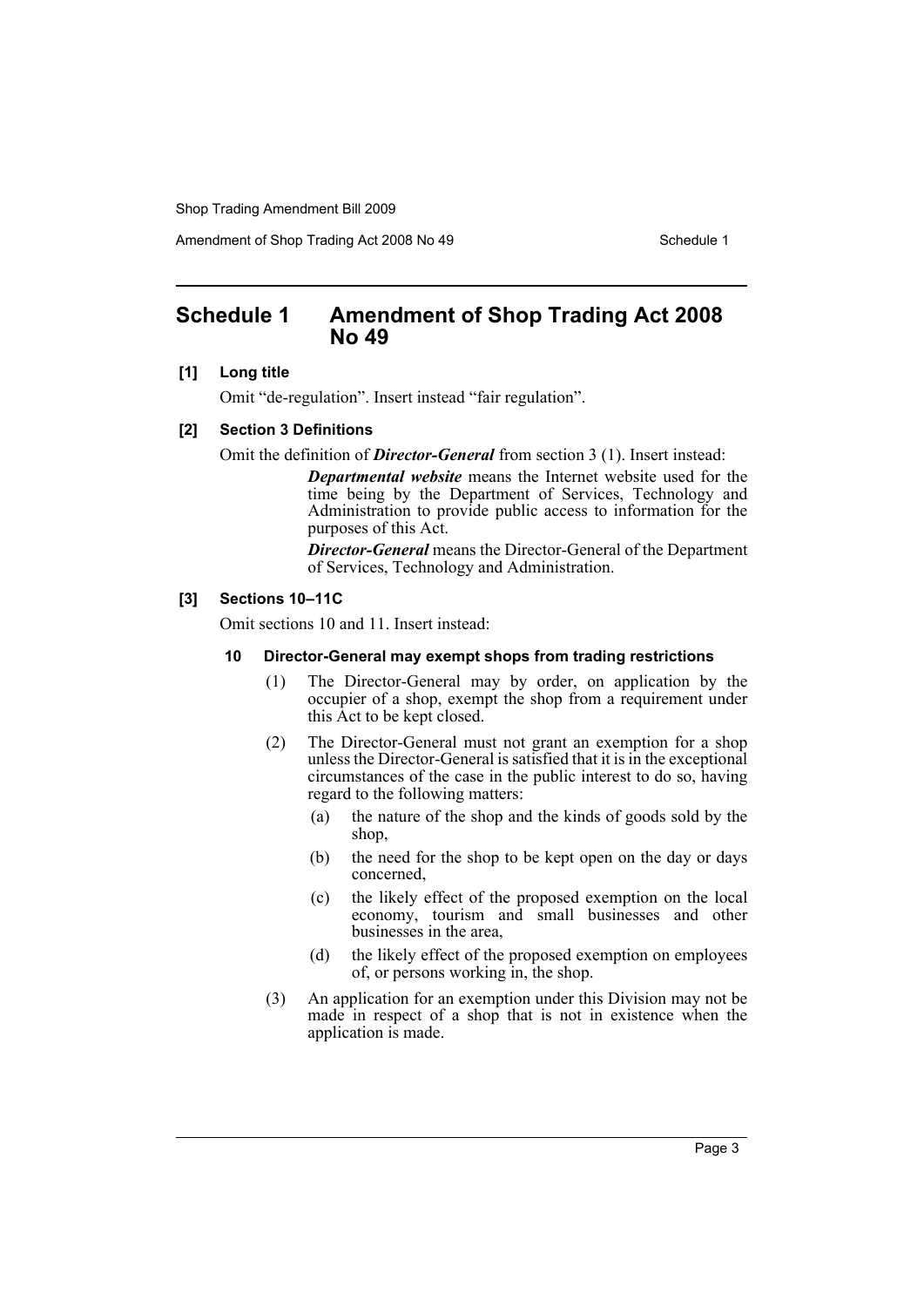- (4) An exemption may:
	- (a) apply in respect of one or more specified restricted trading days or all restricted trading days, or
	- (b) apply in respect of specified times on a restricted trading day.
- (5) An exemption has effect for the period, not exceeding 3 years, specified by the Director-General in the order.
- (6) The period of the exemption may not be extended by an amendment to the order.
- (7) An exemption may be subject to conditions.

#### **11 Applications for exemptions**

- (1) An application for an exemption by the Director-General is to be:
	- (a) made in the manner and the form prescribed by the regulations, and
	- (b) made not later than 28 days before the first day for which the exemption is sought, and
	- (c) accompanied by the application fee, if any, prescribed by the regulations.
- (2) An application may be made in respect of more than one shop.
- (3) An applicant must, if required to do so, provide the Director-General with such additional information and documents in relation to an application as the Director-General may request.

#### **11A Publication of orders and reasons for decisions**

- (1) The Director-General must publish on the Departmental website an order granting an exemption and the reasons for any decision made by the Director-General to grant or not to grant an exemption.
- (2) An order and reasons must be published as soon as practicable after the relevant decision is made.

#### **11B Deemed refusal of application**

If the Director-General has not determined an application for an exemption before the end of the period of  $40^{\degree}$  days after the application was made to the Director-General (or such longer period as the Director-General determines with the consent in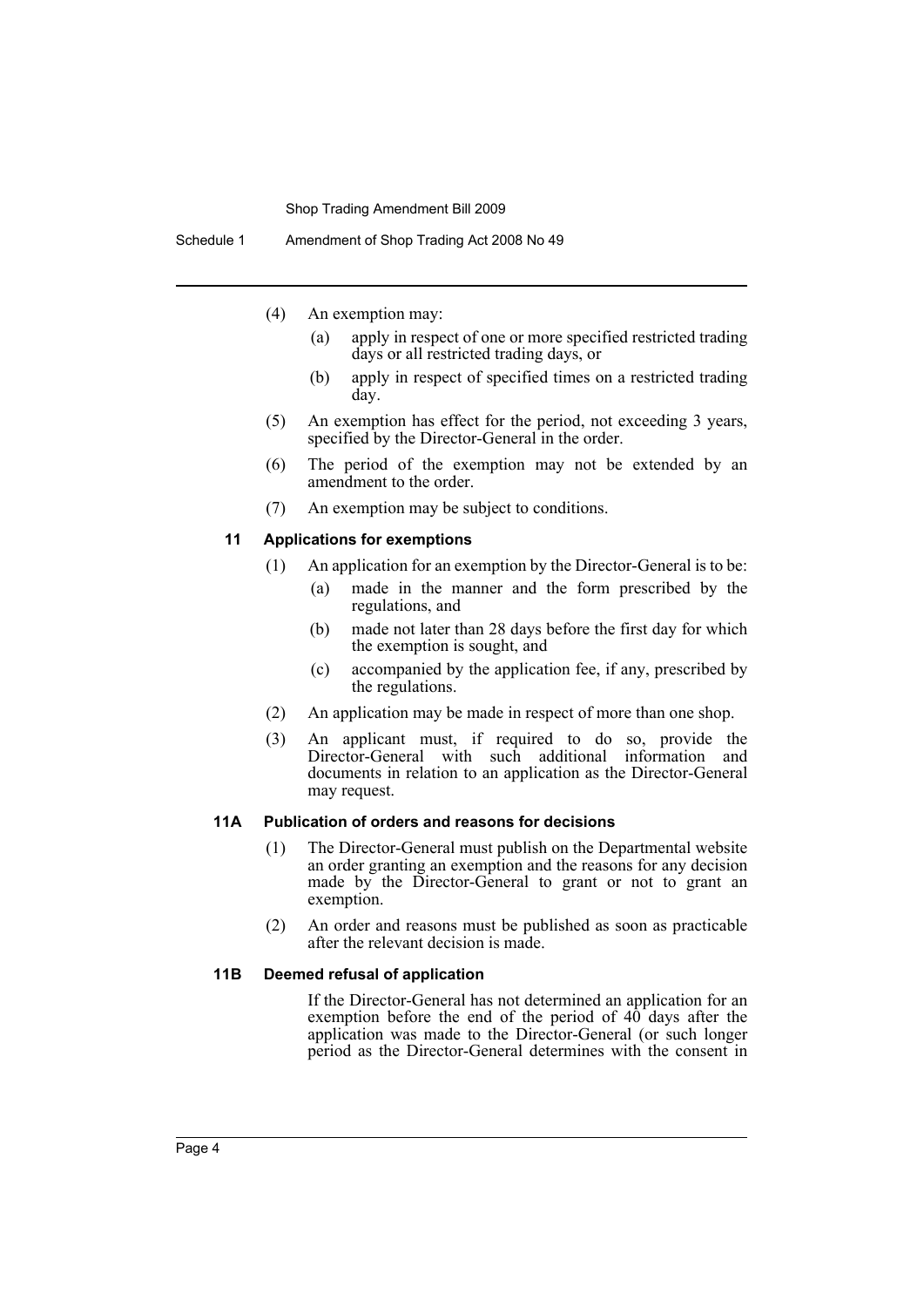writing of the applicant), the Director-General is taken, for the purposes of section 12, to have made a decision to refuse to grant the exemption.

#### **11C Application of Division to applications for amendment or revocation of exemption orders**

- (1) An occupier of a shop that is subject to an exemption under this Division may apply for the amendment or revocation of the exemption order.
- (2) This Division applies to any such application in the same way as it applies to an application for an exemption.

## **[4] Section 12 Reviews by Administrative Decisions Tribunal**

Insert "amend or" before "revoke" in section 12 (a).

## **[5] Section 12 (2) and (3)**

Insert at the end of section 12:

- (2) Any other person who considers himself or herself to have a sufficient interest in an application for an exemption under this Division may apply to the Administrative Decisions Tribunal for a review of any such decision.
- (3) The Administrative Decisions Tribunal is not required to review a decision on the application of a person (other than the person who applied for the exemption) if it is not satisfied that the person has a sufficient interest in the application for exemption.

## **[6] Section 15 Powers of inspectors**

Insert after the note to the section:

- (2) An inspector may, for the purpose of investigating a possible contravention of this Act or the regulations, require an occupier of a shop to produce for the inspector's examination, at such time and place as the inspector may specify, specified records indicating hours worked by employees in the shop, business receipts and other information concerning the operation of the shop at particular times.
- (3) A requirement duly made under this section by an inspector is taken to be a requirement made under Part 4 of Chapter 7 of the *Industrial Relations Act 1996*.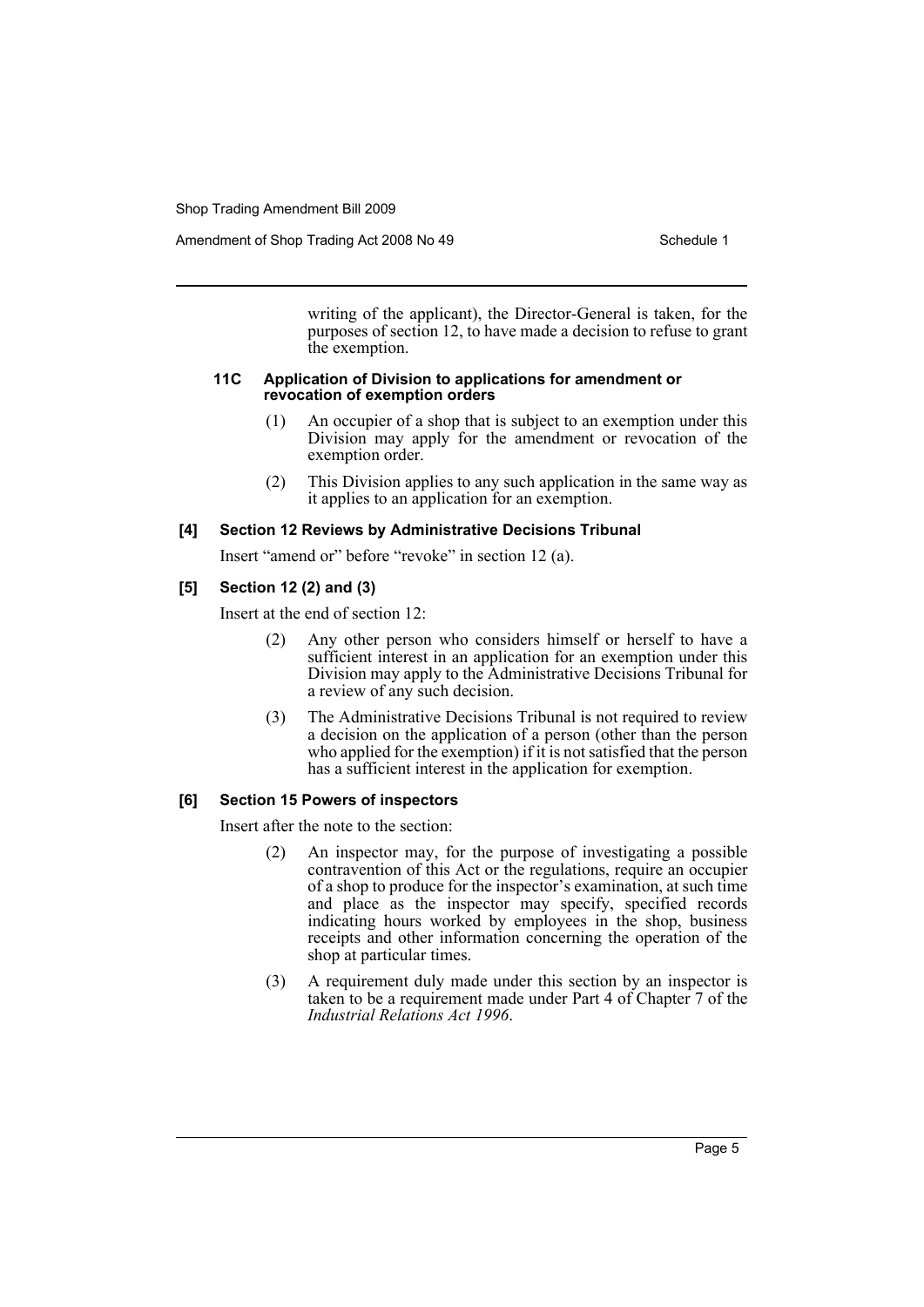Schedule 1 Amendment of Shop Trading Act 2008 No 49

### **[7] Section 20 Delegation**

Omit "Department of Commerce" from section 20 (a).

Insert instead "Department of Services, Technology and Administration".

### **[8] Section 22A**

Insert after section 22:

## **22A Certain lease provisions of no effect**

- (1) A provision of a lease is void to the extent that it requires the occupier of a shop to keep the shop open at any time on a restricted trading day.
- (2) This section has effect whether or not the shop is the subject of an exemption under this Act.
- (3) In this section:

*lease* includes an agreement or arrangement between the occupier of a shop and the owner of the premises in which the shop is located or, if the occupier is a sub-lessee of those premises, between the occupier and the lessee of those premises.

## **[9] Schedule 2 Savings, transitional and other provisions**

Insert at the end of clause 1 (1):

*Shop Trading Amendment Act 2009*

## **[10] Schedule 2, clause 2**

Insert after clause 2 (3):

- (4) Without limiting subclause (2):
	- (a) section 13 applies to an exemption referred to in that subclause, and
	- (b) the occupier of a shop that is subject to an existing exemption may apply under Part 3 of this Act for an order amending the exemption.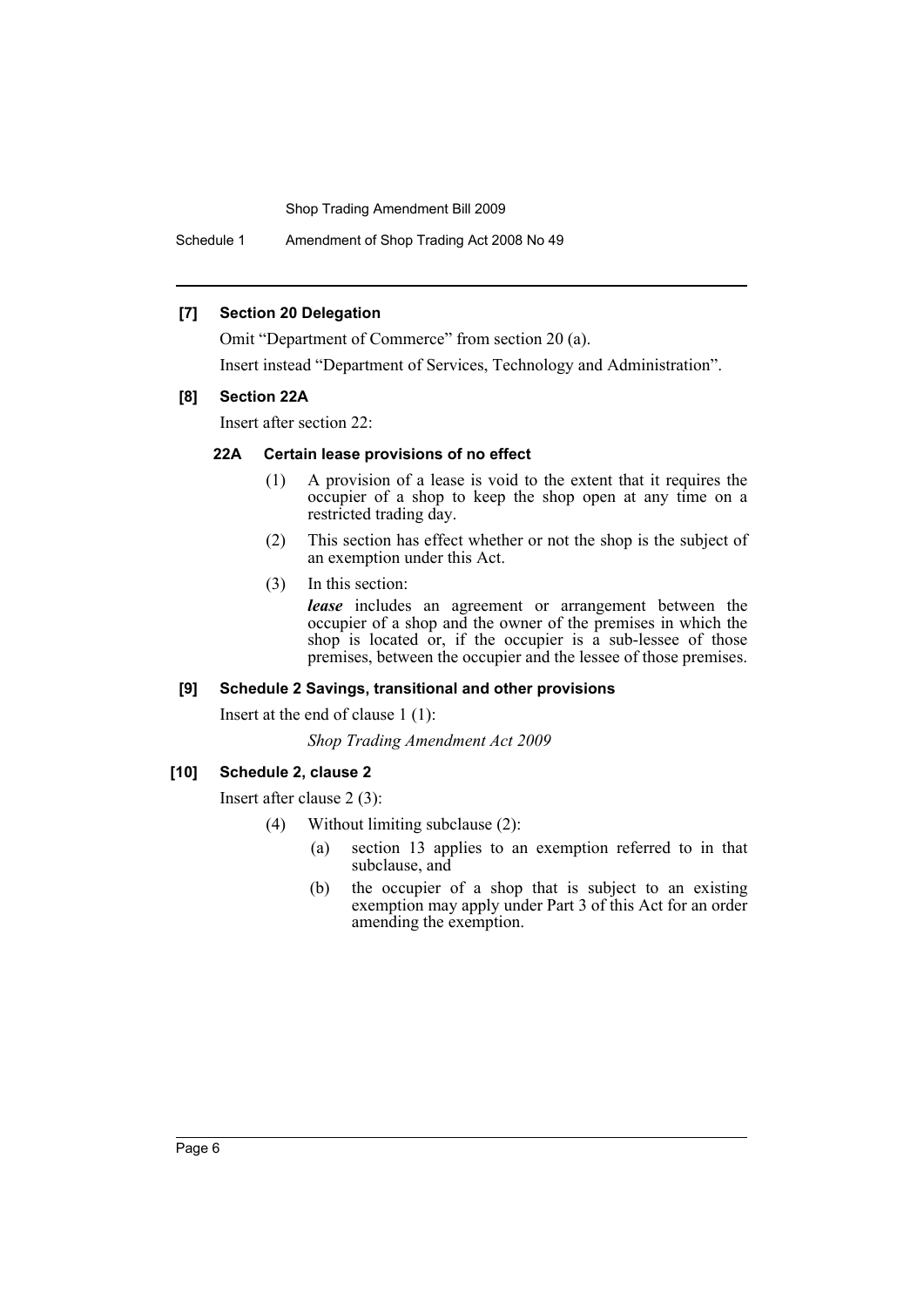## **[11] Schedule 2, Part 3**

Insert after Part 2:

# **Part 3 Provisions consequent on enactment of Shop Trading Amendment Act 2009**

## **6 Definition**

#### In this Part:

*2009 amending Act* means the *Shop Trading Amendment Act 2009*.

## **7 Existing applications**

- (1) This clause applies to an application for an exemption under section 10 made, but not finally determined, before the commencement of the 2009 amending Act.
- (2) Sections 10, 11 (2) and (3) and  $11A-11C$ , as inserted by that Act, extend to any such application.

#### **8 Existing exemptions**

- (1) The amendments made by the 2009 amending Act do not affect the operation of an exemption granted after the commencement of this Act under Division 2 of Part 3 of this Act, and in force immediately before the commencement of the 2009 amending Act (an *existing Departmental exemption*).
- (2) An existing Departmental exemption is taken to have been made, and may be revoked or amended, under Division 2 of Part 3 of this Act as amended by the 2009 amending Act.
- (3) To avoid doubt, an existing Departmental exemption that applies in respect of a specified area or areas continues in force and may be so revoked or amended.
- (4) An existing Departmental exemption ceases to have effect 3 years after the commencement of the 2009 amending Act, or on the date on which it would otherwise cease to have effect, whichever occurs first.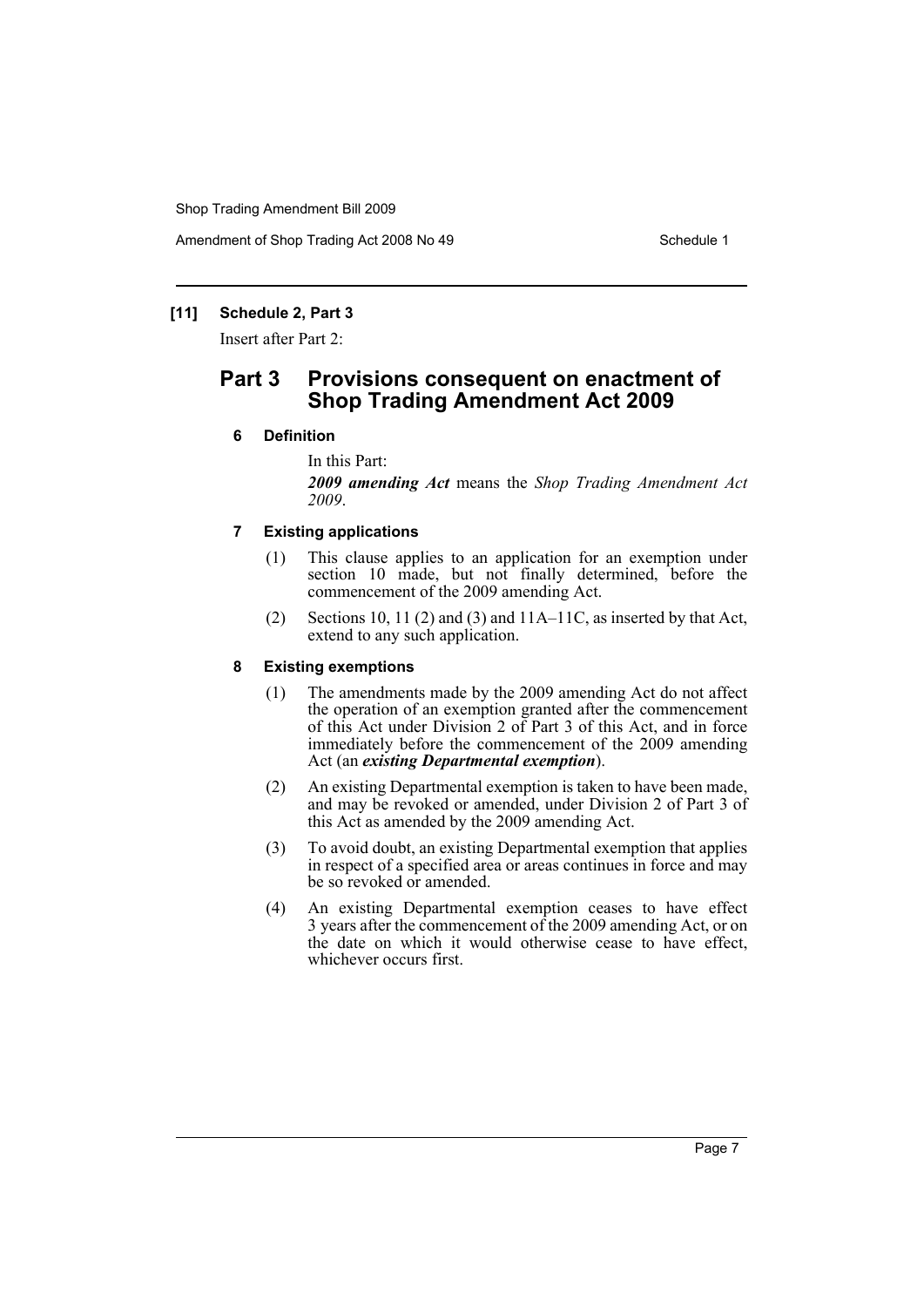Schedule 2 Amendment of Shop Trading Regulation 2009

## <span id="page-8-0"></span>**Schedule 2 Amendment of Shop Trading Regulation 2009**

#### **[1] Clauses 4 and 5**

Omit clause 4. Insert instead:

#### **4 Public review period for exemption applications**

- (1) Before determining an application for an exemption under Division 2 of Part 3 of the Act, the Director-General must:
	- (a) cause the application to be publicly exhibited for a period of at least  $2\overline{1}$  days, and
	- (b) seek public comment on the application during the period of public exhibition, and
	- (c) have regard to any public comment received during that period.
- (2) This clause does not apply to an application for an exemption made before the commencement of this clause.

#### **5 Application for exemption**

An application for exemption is to be in the form set out in Schedule 1.

## **[2] Schedule 1**

Insert at the end of the Regulation:

# **Schedule 1 Application form**

(Clause 5)

# **Application for retail trading on restricted trading days**

Shop Trading Act 2008

#### **Applicant's details**

Applicant's name: Business name: Trading name: ABN/ACN:

## **Contact details**

Street address: [*include city/town and postcode*] Postal address: [*if different from above*]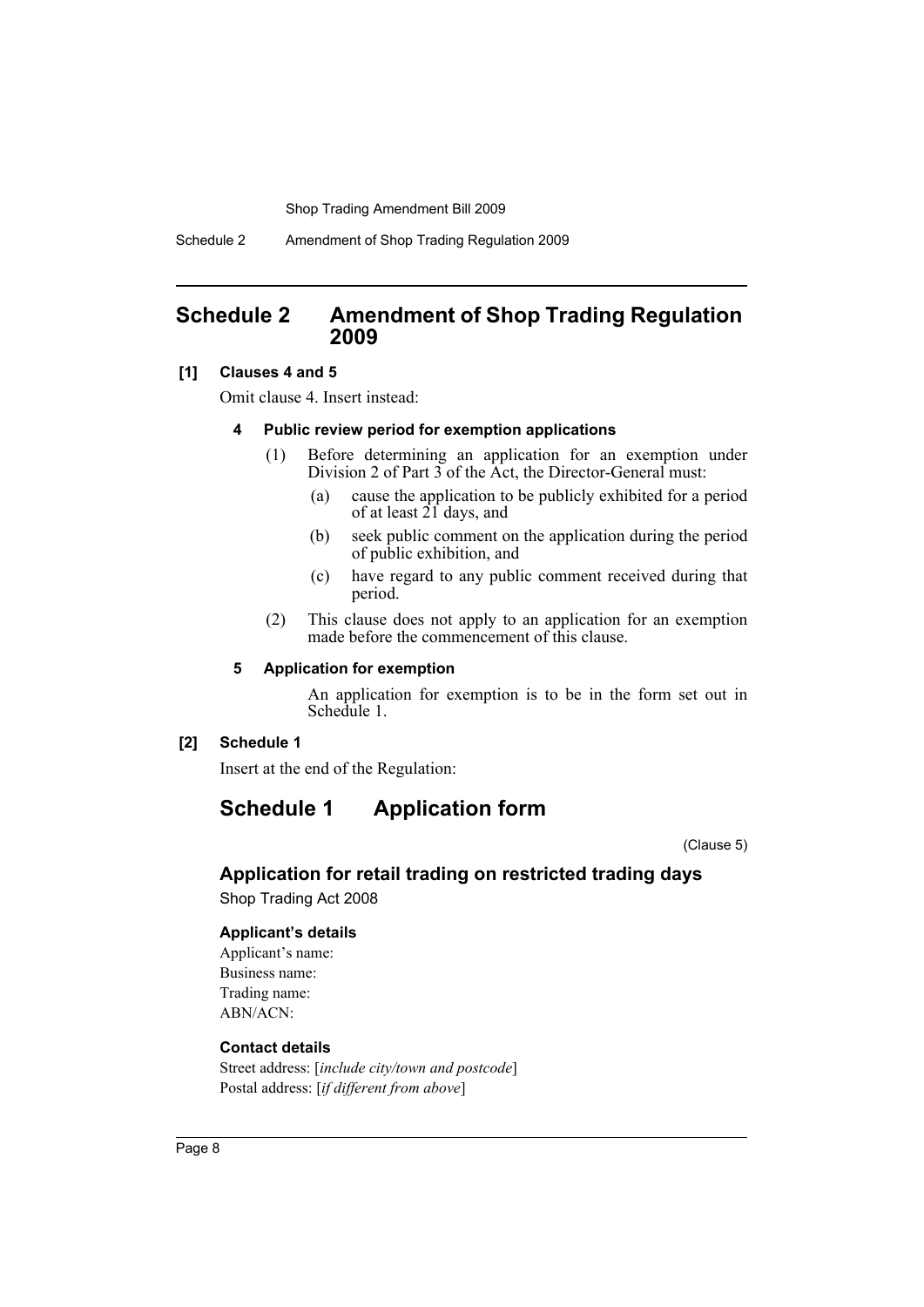Amendment of Shop Trading Regulation 2009 Schedule 2

Telephone number: [*include area code*] Fax number: Email address: Person making the application: Position title:

#### **Details of exemption being sought**

Please identify the restricted trading day/s for which you are seeking an exemption:

|  |  | Good Friday |
|--|--|-------------|
|--|--|-------------|

 $\Box$  Easter Sunday

- $\Box$  Before 1pm on ANZAC Day
- $\Box$  Christmas Day
- $\Box$  Boxing Day

Is the exemption for:

 $\Box$  a specific day or days or period, being [*specify the date or dates or period*], or

 $\neg$  up to three years.

Please nominate the proposed trading hours:

| Commencing at: | AM/PM |
|----------------|-------|
| Closing at:    | AM/PM |

#### **Information required to support the application**

The Director-General of the NSW Department of Services, Technology and Administration may only grant an exemption if satisfied that it is, in the exceptional circumstances of the case, in the public interest to approve this application. What is the nature of the business and goods sold? ..................................................... ....................................................................................................................................... ....................................................................................................................................... What is the need for the shop to be open on a restricted trading day/s? ....................... ....................................................................................................................................... ....................................................................................................................................... What is the likely effect on the local economy, tourism, small businesses and other businesses in the area if the exemption is granted?....................................................... ....................................................................................................................................... .......................................................................................................................................